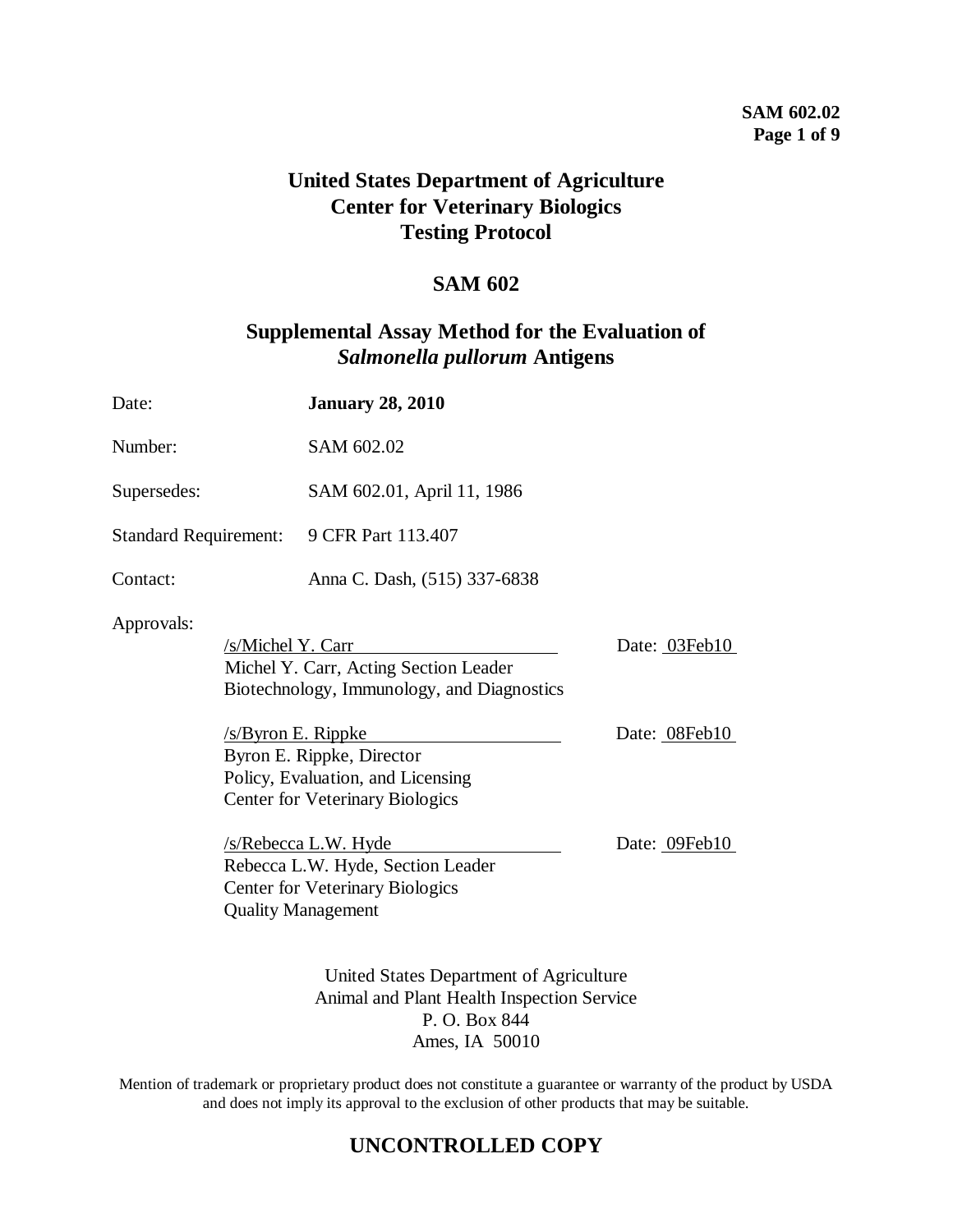#### **Table of Contents**

- **1. Introduction**
- **2. Materials**
	- **2.1 Equipment/instrumentation**
	- **2.2 Reagents/supplies**
- **3. Preparation for the Test**
	- **3.1 Personnel qualifications/training**
	- **3.2 Preparation of equipment/instrumentation**
	- **3.3 Preparation of reagents/control procedures**
	- **3.4 Preparation of the samples**
- **4. Performance of the Test**
	- **4.1 Formalin content**
	- **4.2 Hydrogen ion concentration**
	- **4.3 Density**
	- **4.4 Sensitivity**
	- **4.5 Homogeneity**
- **5. Interpretation of the Test Results**
	- **5.1 Formalin content calculation**
	- **5.2 Hydrogen ion concentration determination**
	- **5.3 Density calculation**
	- **5.4 Sensitivity determination**
	- **5.5 Homogeneity determination**
- **6. Report of Test Results**
	- **6.1 Formalin content**
	- **6.2 Hydrogen ion concentration**
	- **6.3 Density**
	- **6.4 Sensitivity**
	- **6.5 Homogeneity**
- **7. References**
- **8. Summary of Revisions**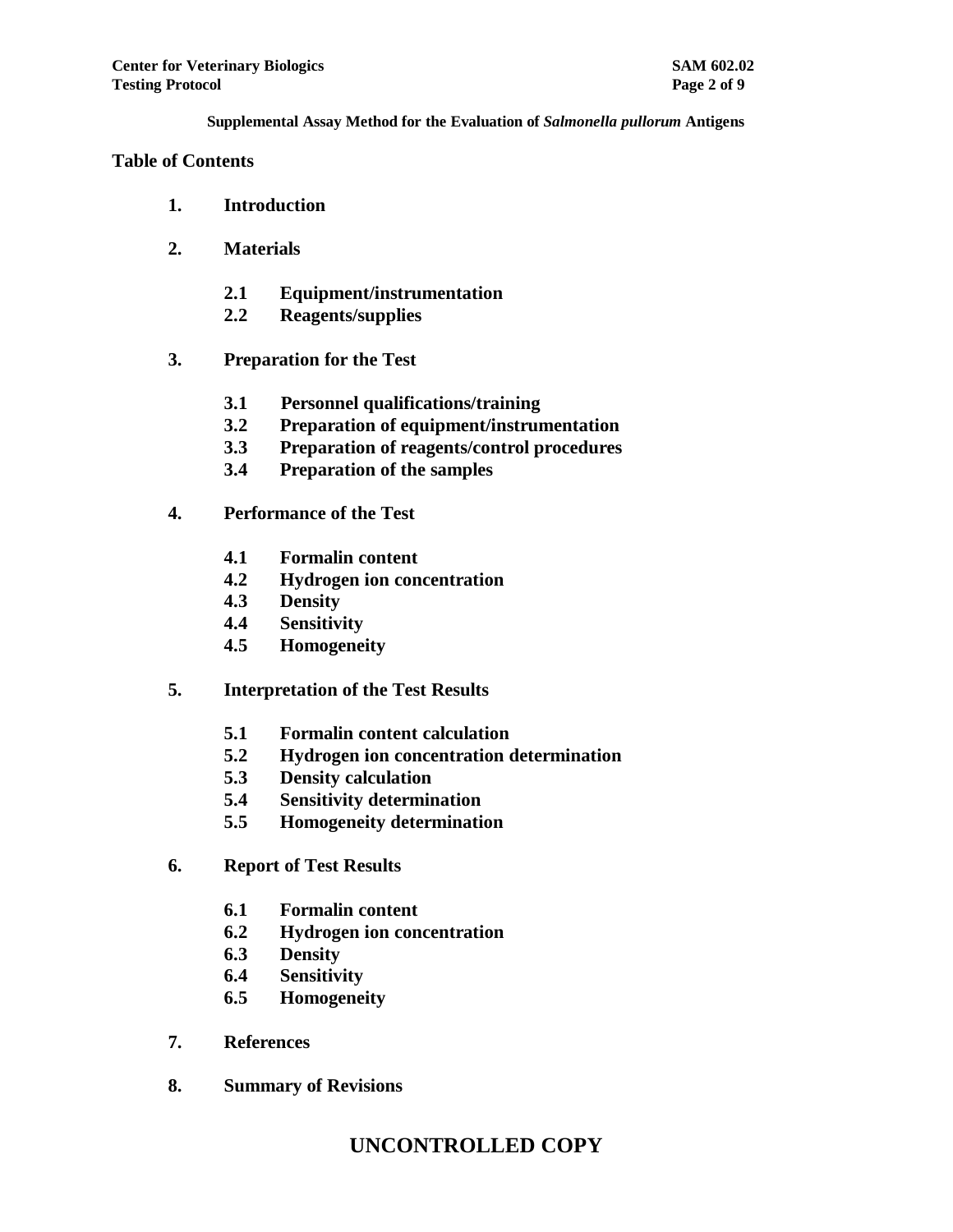#### **1. Introduction**

This Supplemental Assay Method (SAM) describes how *Salmonella pullorum* antigens are analyzed by using the following procedures: a percent concentration of formalin by spectrophotometric determination; hydrogen ion concentration by a pH meter; bacterial density by spectrophotometric determination; sensitivity by a rapid agglutination test; and homogeneity by microscopic examination. These procedures are applicable to *S. pullorum* stained K polyvalent antigens, as required in the Code of Federal Regulations, Title 9 (9 CFR), Part 113.407.

## **2. Materials**

## **2.1 Equipment/instrumentation**

Equivalent equipment or instrumentation may be substituted for any brand name listed below.

- **2.1.1** Spectrophotometer or colorimeter
- **2.1.2** Micropipettors
- **2.1.3** Pipette tips
- **2.1.4** Sterile serological pipettes
- **2.1.5** pH meter
- **2.1.6** Graduated cylinder, 100-mL
- **2.1.7** Timers or stop clocks with 1 second subdivisions

**2.1.8** Minnesota testing box containing a glass plate with perpendicular etched lines forming 3-cm x 3-cm squares

**2.1.9** Aluminum mixing device designed for use with the slide agglutination test

- **2.1.10** Glass slides and cover slips
- **2.1.11** Light microscope
- **2.1.12** Vortex mixer
- **2.1.13** Cuvettes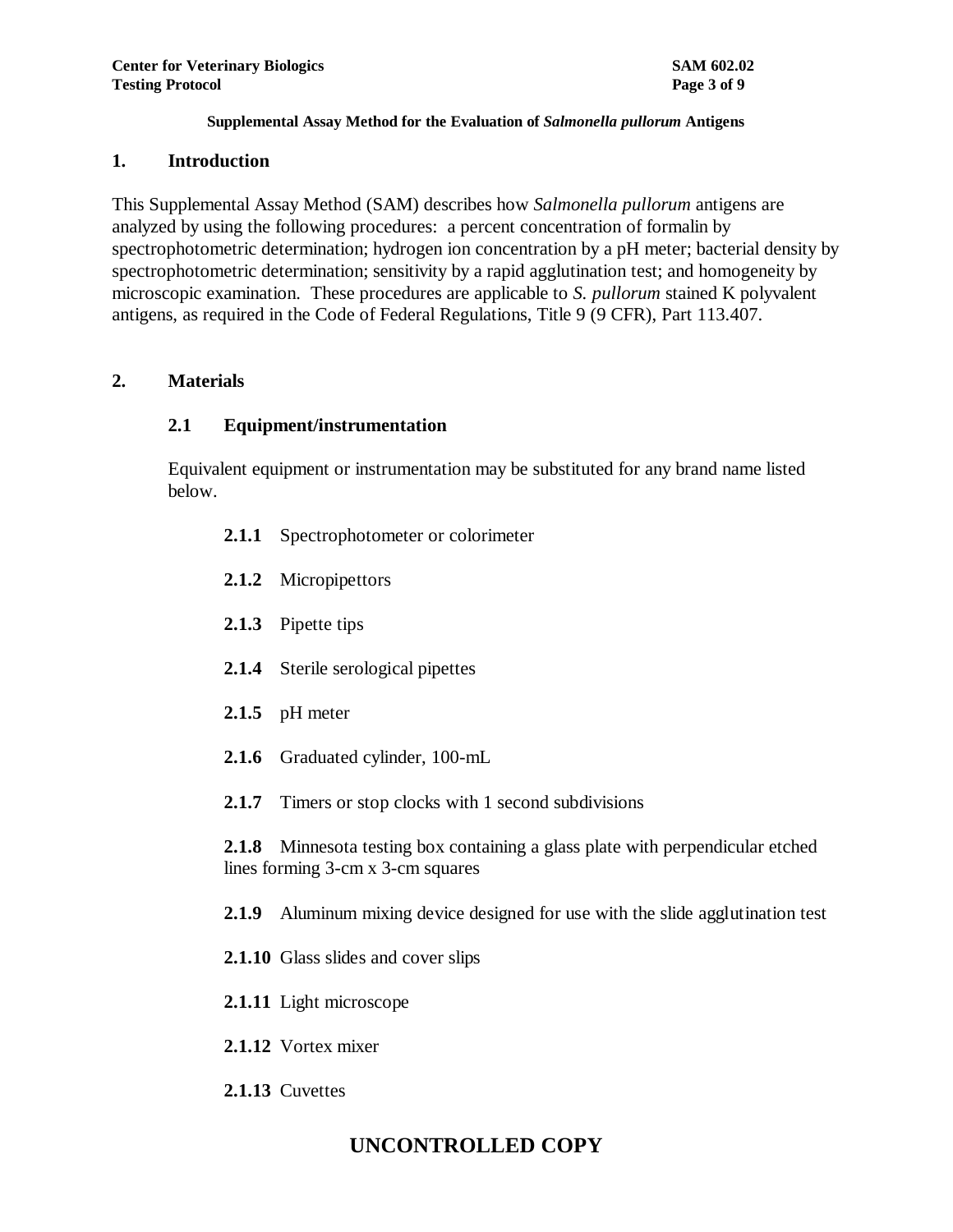**2.1.14** Centrifuge tubes, 15-mL and 50-mL

**2.1.15** Volumetric flasks, 10-mL and 100-mL

**2.1.16** Centrifuge

## **2.2 Reagents/supplies**

Equivalent reagents or supplies may be substituted for any brand name listed below.

**2.2.1** 10% Formalin solution (Fisher SSF98-4) **- Must be non-neutral buffered**

**Note: According to 29 CFR 1910.1048, precautions for the use of formaldehyde are as follows: Toxic by inhalation and if swallowed. Irritating to the eyes, respiratory system and the skin. May cause sensitization by inhalation or by skin contact. Risk of serious damage to eyes. Potential cancer hazard; repeated or prolonged exposure increases the risk.**

**2.2.2** 3-Methyl-2-benzothiazolinone hydrazone hydrochloride hydrate (MBTH) (Sigma #129739)

**2.2.3** Ferric chloride/sulphamic acid solution

10 g Ferric chloride 16 g Sulphamic acid Q.S. to 1000 mL with distilled water

Store at 2º- 8ºC.

- **2.2.4** pH buffer solutions
- **2.2.5** 1N Hydrochloric acid

82.8 mL Hydrochloric acid 917.2 mL distilled water

Store at 20º- 25ºC.

## **2.2.6 Distilled** water  $(H_2O)$

**2.2.7** *S. pullorum* serums--A total of at least 12 positive serums shall be used. This shall include 3 definitely positive (high titer) serums--regular (R), intermediate (I), and variant (V), 3 weakly positive (low titer) serums--R, I, and V, and 3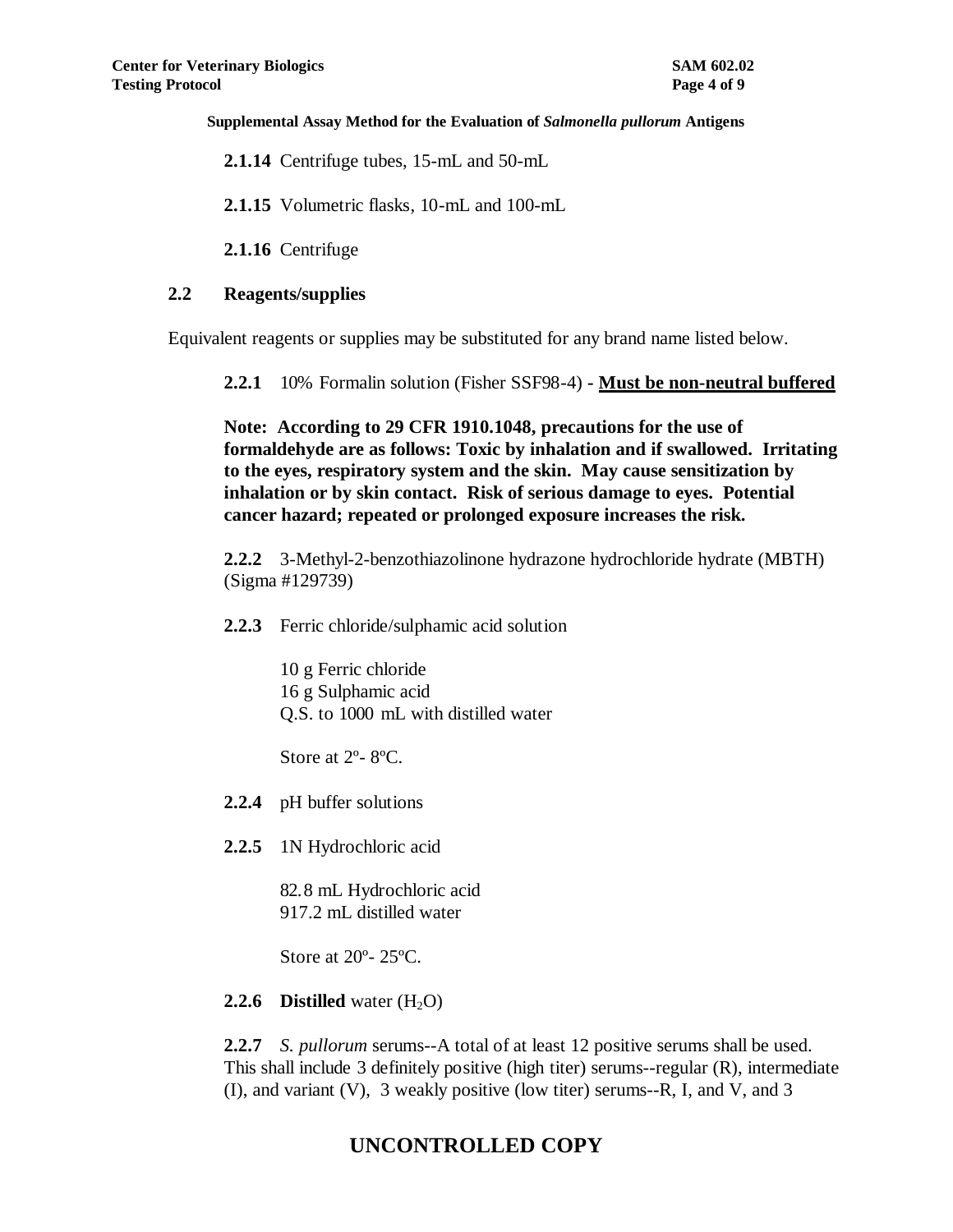negative serums A panel of 12 positive and negative serums are produced at the Center for Veterinary Biologics (CVB), and can be requested for this assay.

**2.2.8** *S. pullorum* stained K antigen reference to compare product on test to a known reference antigen. Available by request from the CVB.

**2.2.9** McFarland standard No. 1 (Scientific Device Laboratory #2350)

**2.2.10** Immersion oil

## **3. Preparation for the Test**

## **3.1 Personnel qualifications/training**

Laboratory personnel must be trained in the operation of instruments and equipment used prior to performing this test. Personnel must be familiar with proper use of test reagents and biological materials, and have knowledge of safe operating procedures and polices.

## **3.2 Preparation of equipment/instrumentation**

Turn on the spectrophotometer to 'warm up' for at least 10 minutes.

## **3.3 Preparation of reagents/control procedures**

Allow samples, serums, and reagents to warm to room temperature before conducting the tests.

## **3.4 Preparation of the samples**

Samples are *S. pullorum* stained K polyvalent antigens.

## **4. Performance of the Test**

## **4.1 Formalin content**

- **4.1.1** Prepare a 0.5N HCL solution from 1N HCL solution and distilled water.
- **4.1.2** Prepare a 0.5g/L solution of MBTH

**4.1.3** Centrifuge 5 mL of reagent (sample) at 3000 rpm for 30 minutes in a 15-mL centrifuge tube.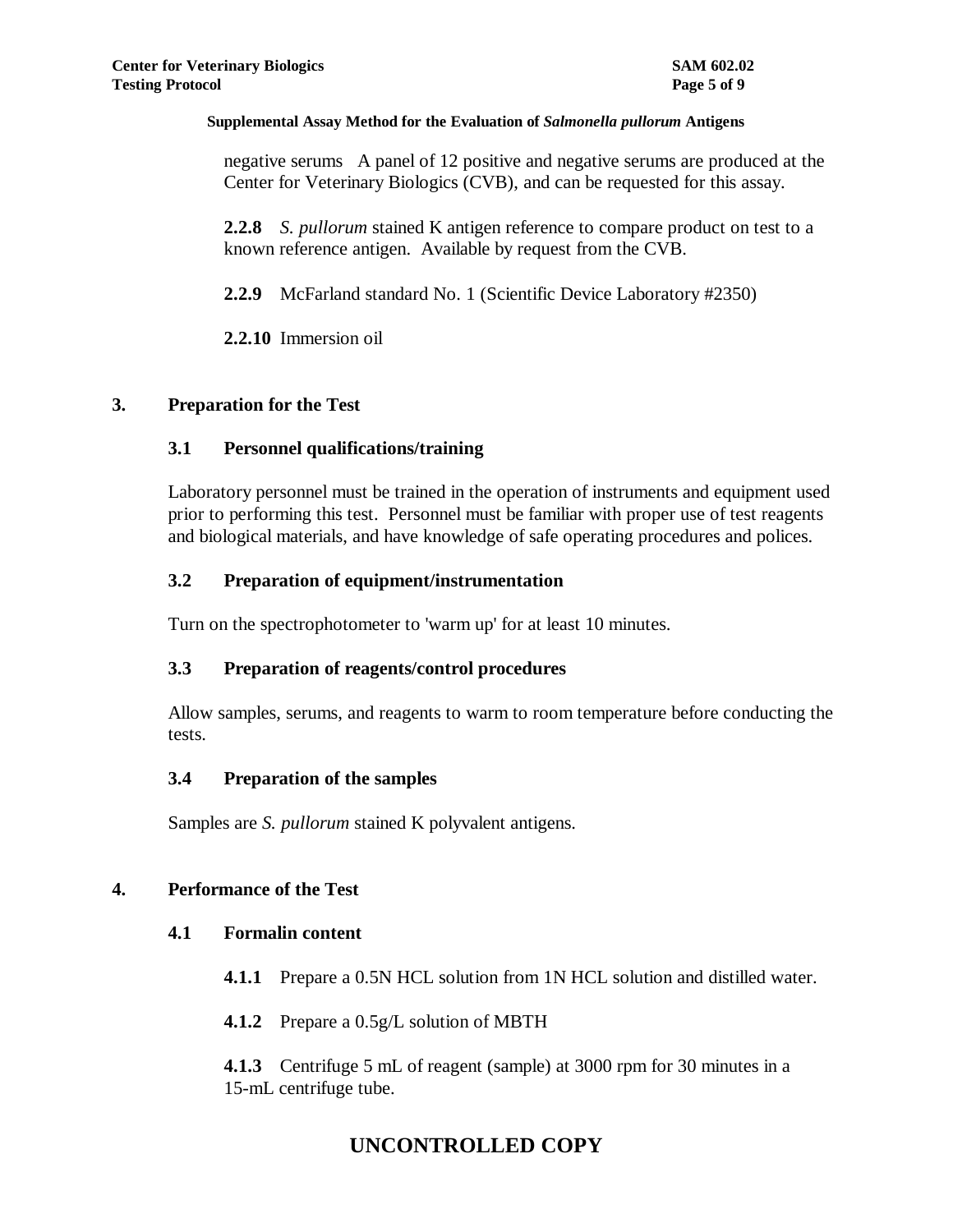**4.1.4** Remove supernatant and place in a new 15-mL centrifuge tube.

**4.1.5** Dilute supernatant of sample 1:4 with 0.5N HCL and allow to decolorize.

**4.1.6** Prepare standards (std) in 10-mL volumetric flasks. Add the following amounts of 10% formalin to appropriately labeled flasks. Q.S. to volume with 0.5N HCL.

std 1120 µL std 2180 µL std 3240 µL std 4300 µL std 5360 µL

**4.1.7** Label 15-mL centrifuge tubes for standards, blank and samples.

**4.1.8** Add 5.0 mL 0.5g/L MBTH solution to each tube.

**4.1.9** Add 500 µL of standards and samples to appropriately labeled tubes. Add 500 µL of 0.5N HCL to the blank tube.

**4.1.10** Allow tubes to stand for 60 minutes.

**4.1.11** Add 1.0 mL of ferric chloride/sulphamic acid solution to each tube.

**4.1.12** Allow tubes to stand for 15 minutes.

**4.1.13** With a spectrophotometer measure the absorbance of all tubes at 628 nm. Subtract the blank from each of the standard and sample readings.

**4.1.14** Record results.

## **4.2 Hydrogen ion concentration**

**4.2.1** Standardize the pH meter with standard buffer solution pH 4.0 and pH 7.0 according to the equipment manual.

**4.2.2** Dispense 5 mL of product into a 50-mL screw-cap centrifuge tube.

**4.2.3** Read product pH by inserting electrode into the tube containing the product.

**4.2.4** Record results.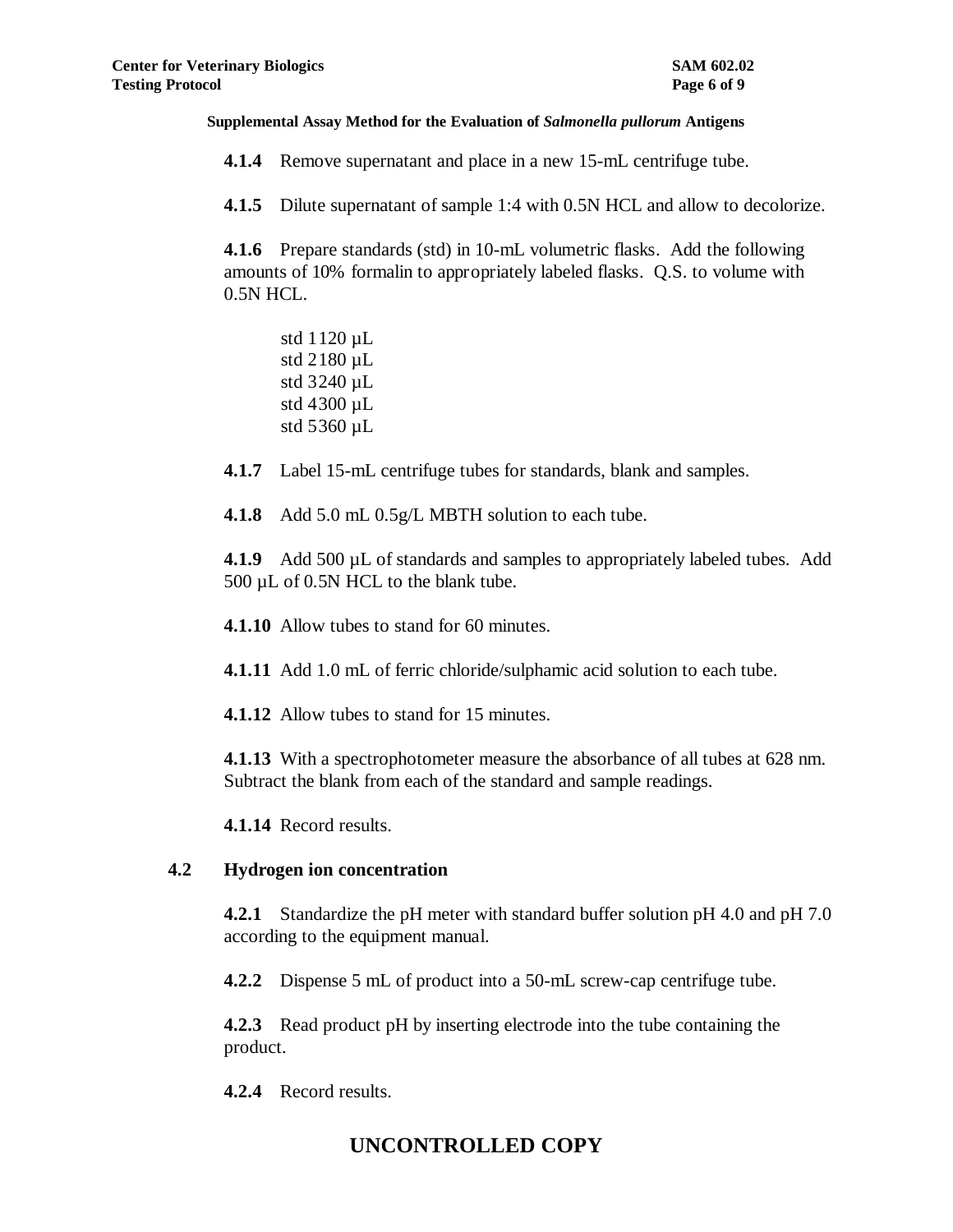#### **4.3 Density**

**4.3.1** Allow all reagents to warm to room temperature. Prepare a 0.5N HCL solution.

**4.3.2** Vortex sample for 10 seconds.

**4.3.3** Dilute sample 1:50 with 0.5N HCL (1 mL sample + 49 mL HCL) in the 100-mL volumetric flask. Mix well. Allow to decolorize for 2 hours.

**4.3.4** Add 10 mL of distilled water to the sample for a 1:60 dilution. Mix well.

**4.3.5** Zero the spectrophotometer using a wavelength of 420 nm and adjust the transmittance to 100% with distilled water.

**4.3.6** Record transmittance of McFarland Standard No. 1.

**4.3.7** Read and record transmittance of 1:60 diluted sample.

**4.3.8** Add 1 mL of distilled water to the volumetric flask, mix well, and read and record transmittance.

**4.3.9** Continue to add distilled water 1-5 mL at a time to the volumetric flask until the transmittance of the diluted sample is equivalent to the McFarland Standard No.  $1 \pm 3\%$ .

**4.3.10** Record results.

## **4.4 Sensitivity**

**4.4.1** Allow all reagents to warm to room temperature.

**4.4.2** Vortex each *S. pullorum* serum and the *S. pullorum* antigen sample for 10 seconds.

**4.4.3** Set the electronic timer for 2 minutes.

**4.4.4** Using a micropipette, place 20 µL of each *S. pullorum* serum within 2 separate squares on the Minnesota box.

**4.4.5** Add 1 drop of the sample in each square next to the serum.

**4.4.6** Quickly mix the serum and sample with the aluminum mixing device using a circular motion, wiping the mixing device between each set of samples.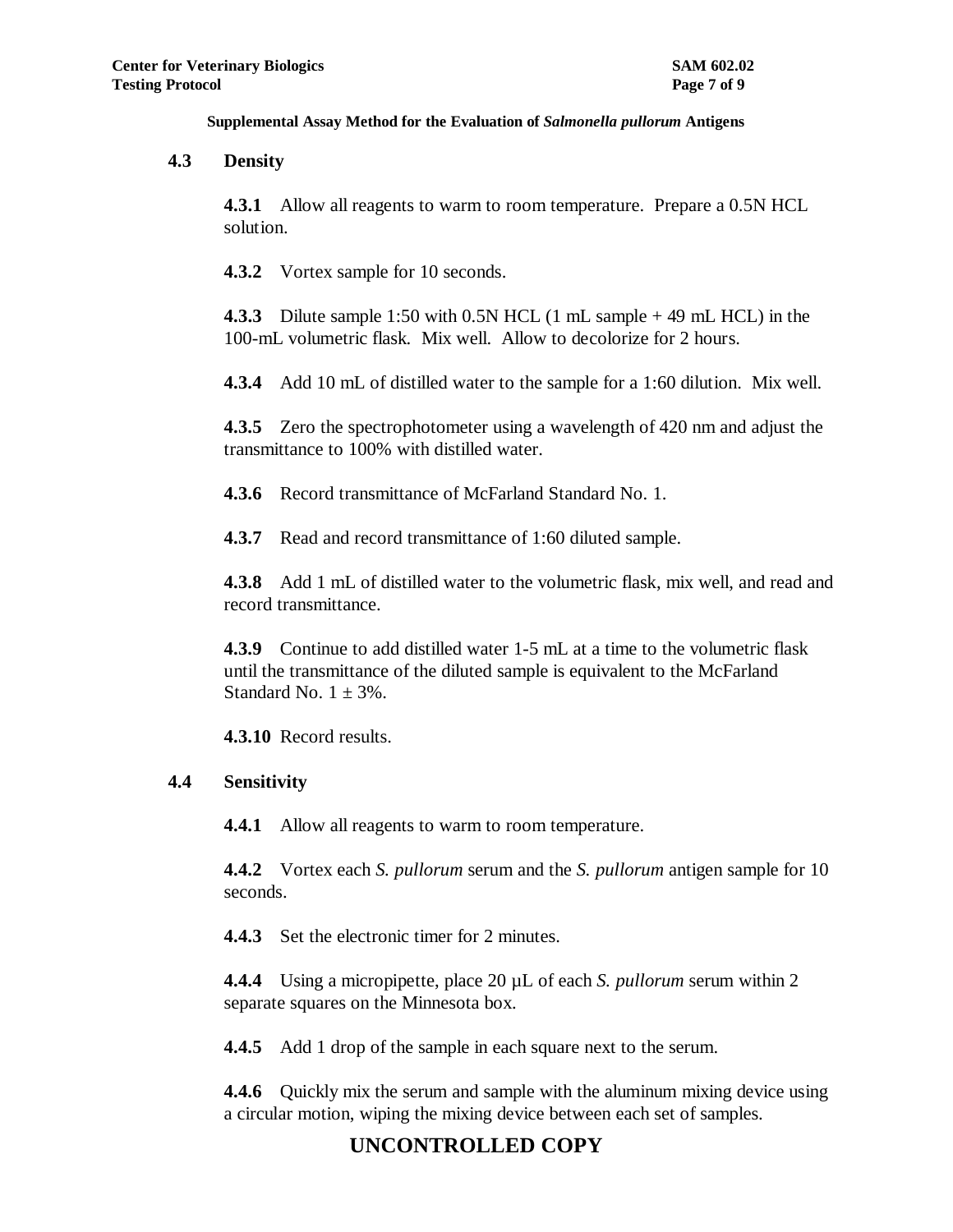**4.4.7** Start the timer.

**4.4.8** At the end of the incubation, gently swirl the liquid in a circular motion to read and record the result.

## **4.5 Homogeneity**

- **4.5.1** Prepare a wet mount slide.
- **4.5.2** Examine the slide under the 100x objective.
- **4.5.3** Record all observations.

## **5. Interpretation of the Test Results**

## **5.1 Formalin content calculation**

A formalin content of  $1.0 \pm 0.2\%$  is a satisfactory result. The absorbance reading shall fall between the readings of std 2 and std 4.

## **5.2 Hydrogen ion concentration determination**

Stained K antigens must have a pH of  $4.6 \pm 0.4$ .

## **5.3 Density calculation**

**5.3.1** The density is defined as the reciprocal of the amount of distilled water required to dilute the product to the equivalent of McFarland Standard No. 1.

**5.3.2** The density must be  $80 \pm 15$  times McFarland Standard No. 1.

## **5.4 Sensitivity determination**

**5.4.1** Agglutination (definite clumping with clearing of fluid) shall occur in at least 5 of the 6 positive serums.

**5.4.2** No agglutination shall be observed in any of the 6 negative serums.

## **5.5 Homogeneity determination**

**5.5.1** There shall be no autoagglutination.